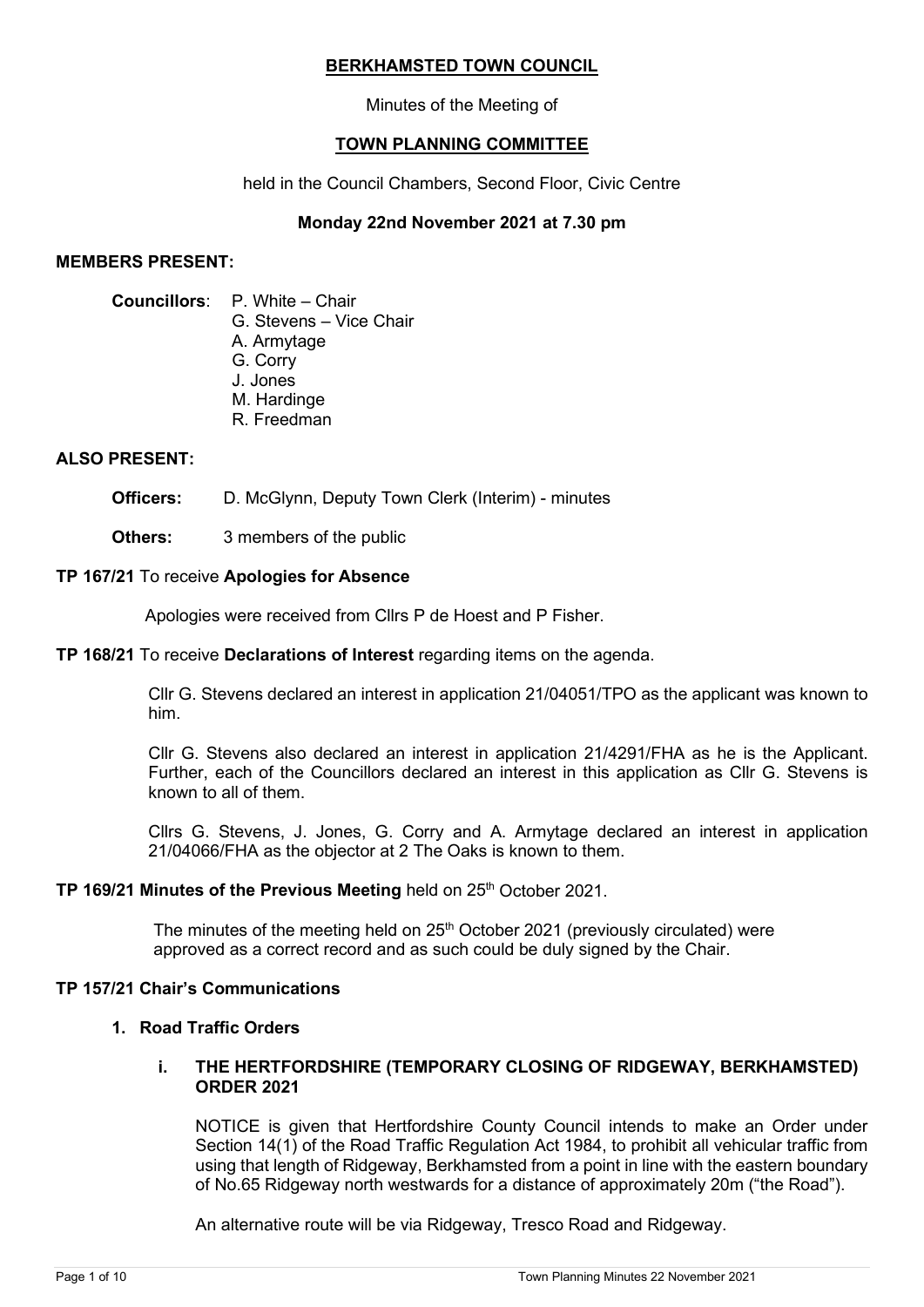The Order is needed because gas service connection works are proposed to be executed on or near the Road.

If the Order is made, it shall come into force on 23 November 2021 for a period of up to 18 months. However, the restrictions specified shall only take effect at the times indicated by signs on or near the Road.

## **ii. THE HERTFORDSHIRE (TEMPORARY CLOSING OF CHURCH LANE, BERKHAMSTED) ORDER 2021**

NOTICE is given that the Hertfordshire County Council intends to make an Order under Section 14(1) of the Road Traffic Regulation Act 1984, to prohibit all vehicular traffic from using that length of Church Lane, Berkhamsted from its junction with Water Lane south eastwards for a distance of approximately 50m ("the Road"), except for access.

An alternative route will be via Water Lane, A4251 High Street and Church Lane. The Order is needed because signage works are proposed to be executed near the Road.

If the Order is made, it shall come into force on 29 November 2021 for a period of up to 18 months. However, the restrictions specified shall only take effect at the times indicated by signs on or near the Road.

#### **2. Tree Preservation Orders**

There were none received.

## **3. Local Plan Sites Register and "Call for Urban and Brownfield Sites" from Dacorum Borough Council ("DBC")**

The Committee **noted the** contents of a letter from DBC regarding the Local Plan Sites and Call for Sites and agreed that it was a good initiative. It was agreed to share this letter on the Berkhamsted Town Council website and social media sites.

**Action**: Deputy Town Clerk

## **TP 171/21 Licensing Applications**

The Committee discussed the following Pavement Licence that had been received:

i. Grazing Group Ltd (The Lounge by Graze Life), 154‐156 High Street.

The Committee **noted** this application but wished to highlight to DBC its **concerns** about free movement and pavement accessibility on market days. The Committee requests that the market has priority where there is conflict of pavement use and that sufficient space is always allowed for pedestrians. The Committee also wished to point out that the space in front of the Tesco store (whilst not applied for in this application) should remain available for use by charity and community group stalls.

The Committee discussed and **noted** the following Premises Licence that had been received:

- i. Grazing Group Ltd (The Lounge by Graze Life), 154‐156 High Street;
- ii. Daisy & Co, 247‐249 High Street (amended).

## **TP 172/21 Multi Storey Car Park Update**

There were no updates.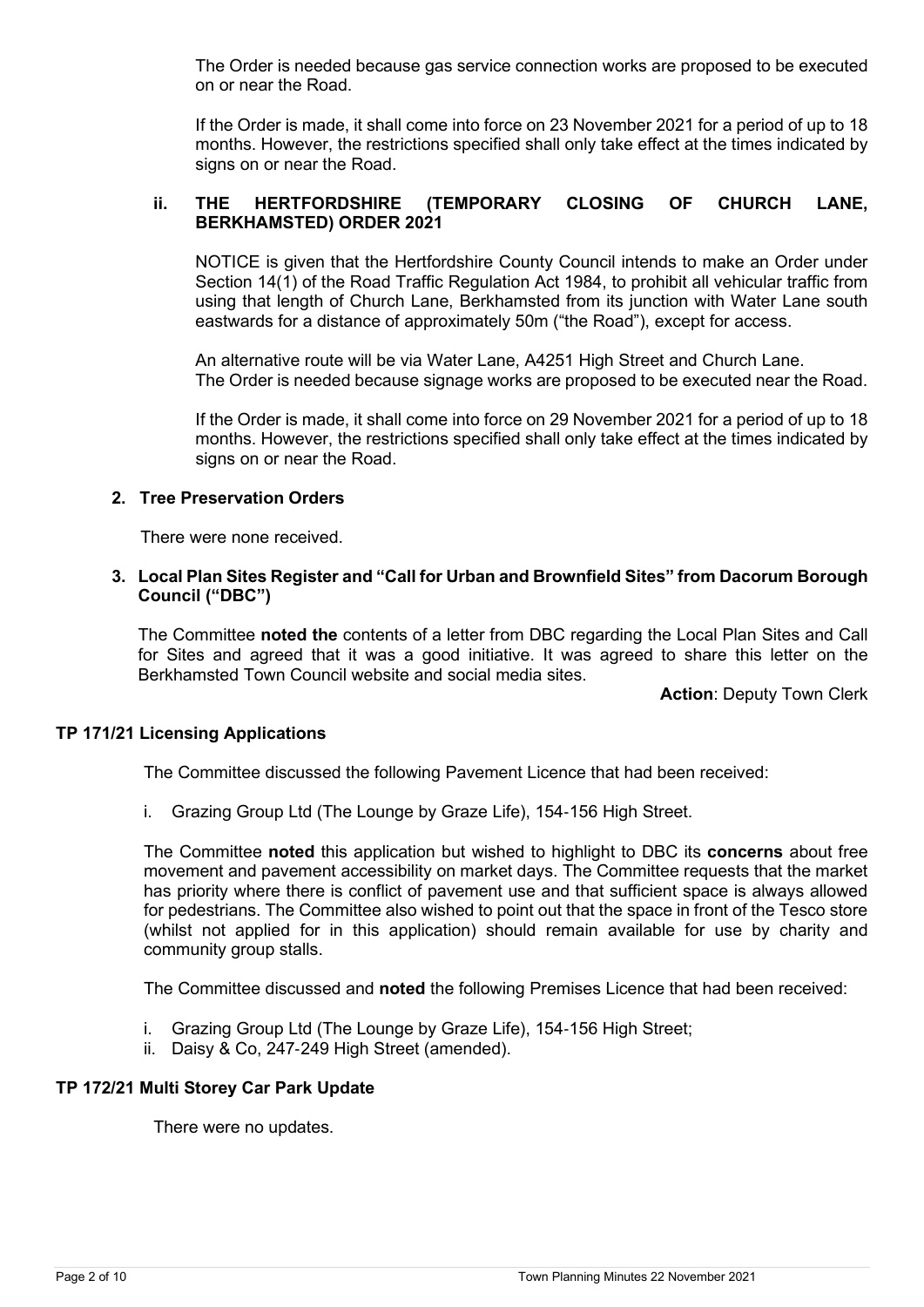The Committee discussed the new street name suggestions for the following new developments:

i. The new development of five dwellings **57 South Park Gardens;**

The Committee considered the following names proposed by the Berkhamsted Citizens Association Townscape Group (BCATG) and Berkhamsted Local History & Museum Society (BLHMS):

- a) **Foxes Close** (taken from a suggestion of 'Foxes Corner' in honour of the big dog 'fox' and his family who used to live there);
- b) **Eleanor Close** (in reference to Henry II and Queen Eleanor of Aquitaine who resided at Berkhamsted in 1163);
- c) **Casserley Close***,* in commemoration of Henry Cyril Casserley (1903 1991) British railway photographer lived in *Ravensbourne*, Castle Hill Close.

The Committee **agreed** that the street name it should like to propose to the DBC Address Management Officer for this development is **Eleanor Close**; however, the Committee would like to retain the other street names suggestions for potential future use.

ii. Two new dwellings in the front garden of **Larchmoor, Kingshill Way.**

The Committee had no objection to the proposed new street name of **Larchmoor Gardens**, in view of the fact that the house named Larchmoor is to be incorporated into the numbering of the overall development.

#### **TP 174/21 Public Participation**

To suspend Standing Orders to invite **public participation** on items on the agenda.

#### **TP 175/21 To consider, for Resolution, forms and drawings for applications relating to the Town of Berkhamsted received from Dacorum Borough Council.**

| 21/04066/FHA | Replacement and raising of existing roof to create habitable loft conversion, addition<br>of 2No. front Velux rooflights, 1No. rear dormer window and internal alterations<br>5 Anglefield Road (TG)                                                                                                |
|--------------|-----------------------------------------------------------------------------------------------------------------------------------------------------------------------------------------------------------------------------------------------------------------------------------------------------|
|              | Standing Orders were suspended to enable members of the public to speak.                                                                                                                                                                                                                            |
|              | The neighbour at No. 3 The Oaks spoke in objection to the application on the grounds<br>that it would be out of keeping for the area and that the proposed plans for a rear<br>dormer window would result in a substantial loss of privacy as it would look directly<br>into his property.          |
|              | The Applicant spoke in support of the application and explained the architect's<br>reasons for raising the roofline.                                                                                                                                                                                |
|              | Standing Orders were reinstated.                                                                                                                                                                                                                                                                    |
|              | No objection                                                                                                                                                                                                                                                                                        |
|              | Whilst the Committee had no objection to the proposed plans, it requested that the<br>DBC Planning Officer's attention is drawn to the neighbours' objections on the<br>grounds of lack of privacy and the impact of the new development overlooking<br>neighbouring properties is duly considered. |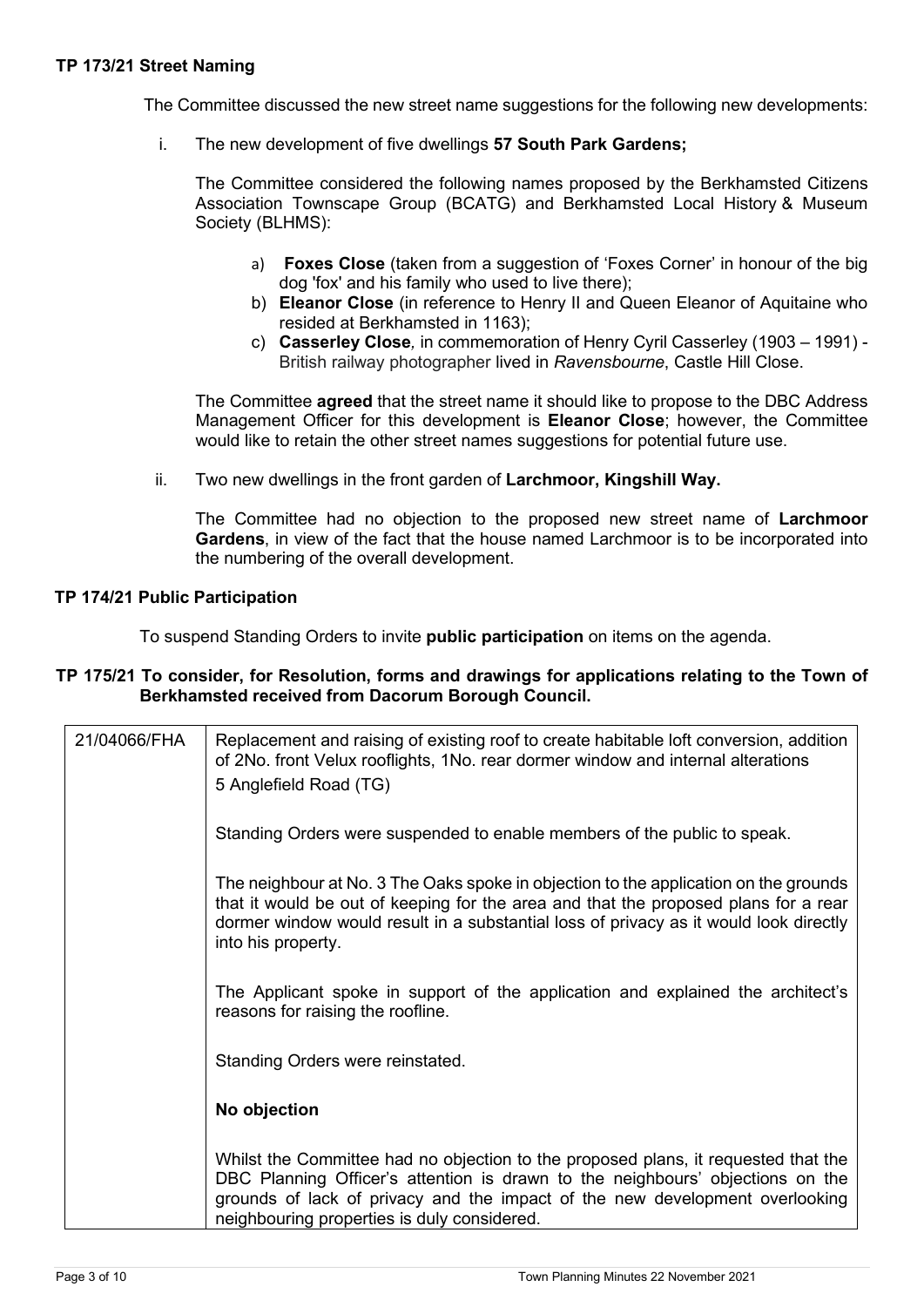| 21/04065/LDP | Construction of detached outbuilding                                                                                                                                                                                                                                                                                                                                                                                                                                                             |
|--------------|--------------------------------------------------------------------------------------------------------------------------------------------------------------------------------------------------------------------------------------------------------------------------------------------------------------------------------------------------------------------------------------------------------------------------------------------------------------------------------------------------|
|              | 5 Anglefield Road (TG)                                                                                                                                                                                                                                                                                                                                                                                                                                                                           |
|              |                                                                                                                                                                                                                                                                                                                                                                                                                                                                                                  |
|              | No objection                                                                                                                                                                                                                                                                                                                                                                                                                                                                                     |
| 21/02639/FUL | <b>AMENDED/ADDITIONAL INFORMATION</b>                                                                                                                                                                                                                                                                                                                                                                                                                                                            |
|              | Construction of 2no. detached dwellings                                                                                                                                                                                                                                                                                                                                                                                                                                                          |
|              | Land To Rear Of Chertford 126 Cross Oak Road (DT)                                                                                                                                                                                                                                                                                                                                                                                                                                                |
|              | Objection                                                                                                                                                                                                                                                                                                                                                                                                                                                                                        |
|              | The Committee's view of the application had not changed from its objection on $2nd$<br>August 2021. The Committee noted the number of public objections to the application<br>on the portal and objected to the proposal, which is an overdevelopment of the site.<br>The Committee noted comments made by Highways regarding sight lines from the<br>properties. It was concerned about the potential safety issues which could be caused<br>by this and the lack of footway on Cross Oak Road. |
|              | CS11, CS12, CS29                                                                                                                                                                                                                                                                                                                                                                                                                                                                                 |
|              | The Committee also noted that this application will be discussed at the<br>Development Management Committee on 2 <sup>nd</sup> December 2021.                                                                                                                                                                                                                                                                                                                                                    |
|              | <b>AMENDED/ADDITIONAL INFORMATION</b>                                                                                                                                                                                                                                                                                                                                                                                                                                                            |
| 21/03930/FHA | Loft conversion with one front rooflight and two front dormers.<br>12 Farm Place Berkhamsted Hertfordshire HP4 3AU (HE)                                                                                                                                                                                                                                                                                                                                                                          |
|              | <b>Objection</b>                                                                                                                                                                                                                                                                                                                                                                                                                                                                                 |
|              | The Committee's view of the application had not changed from its objection on $25th$<br>October 2021. The revised plans for this application still represent a material change<br>to the street scene and are out of keeping with the overall design of the development.                                                                                                                                                                                                                         |
|              | CS11, CS12.                                                                                                                                                                                                                                                                                                                                                                                                                                                                                      |
| 21/03996/FHA | <b>AMENDED/ADDITIONAL INFORMATION</b>                                                                                                                                                                                                                                                                                                                                                                                                                                                            |
|              | Two storey side extension including demolition of Claridge House existing garage,<br>roof and bay window alterations to existing front elevation, and storm canopy<br>(amended scheme)                                                                                                                                                                                                                                                                                                           |
|              | 2 Finch Road (NV)                                                                                                                                                                                                                                                                                                                                                                                                                                                                                |
|              | No objection                                                                                                                                                                                                                                                                                                                                                                                                                                                                                     |
| 21/03683/FUL | <b>AMENDED/ ADDITIONAL INFORMATION</b>                                                                                                                                                                                                                                                                                                                                                                                                                                                           |
|              | Installation of associated signage and canopy to front elevation, installation of HVAC<br>equipment (within protective cage) to the side elevation and replacement of existing<br>fire escape door with new timber door.                                                                                                                                                                                                                                                                         |
|              | Claridge House 200 High Street (JM)                                                                                                                                                                                                                                                                                                                                                                                                                                                              |
|              | No objection                                                                                                                                                                                                                                                                                                                                                                                                                                                                                     |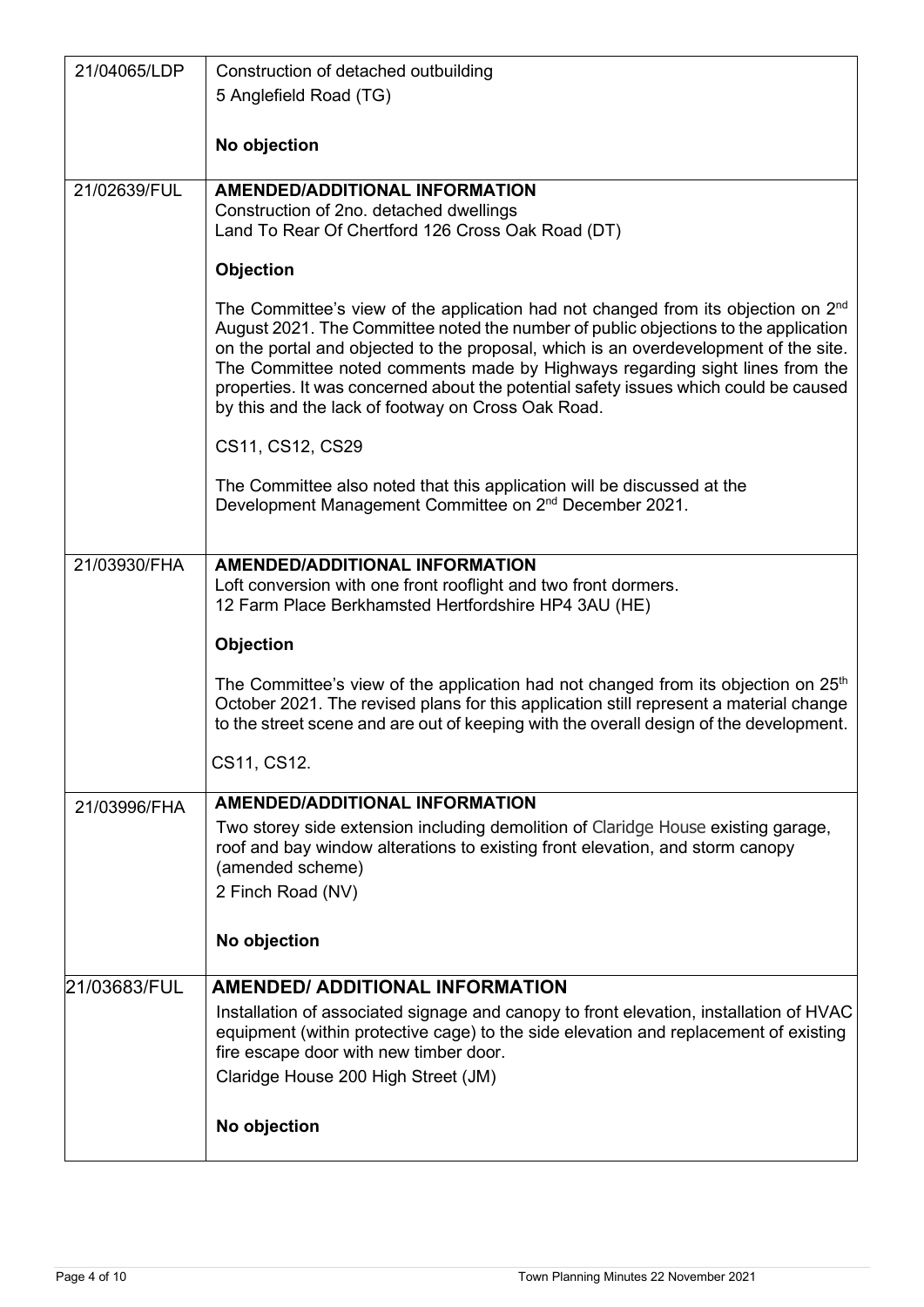| 21/03684/ADV | <b>AMENDED/ ADDITIONAL INFORMATION</b>                                                                                                                                                                                                                                                                                                                     |
|--------------|------------------------------------------------------------------------------------------------------------------------------------------------------------------------------------------------------------------------------------------------------------------------------------------------------------------------------------------------------------|
|              | 1x fascia sign, 1x projecting sign and 1x internally mounted digital promotional board<br>Claridge House 200 High Street (NV)                                                                                                                                                                                                                              |
|              |                                                                                                                                                                                                                                                                                                                                                            |
|              | Objection                                                                                                                                                                                                                                                                                                                                                  |
|              | The Committee objected to the proposed plans for illuminated internal signage in a<br>prominent and visible area within a conservation area.                                                                                                                                                                                                               |
| 21/03943/FUL | Alterations to existing shopfront, including removal of structural column. New<br>structural supports added, new glazing, signage & decoration.<br>Aitchison Raffety 154 - 158 High Street (EP)                                                                                                                                                            |
|              | No objection                                                                                                                                                                                                                                                                                                                                               |
| 21/03944/ADV | Brand logos & strap-lines added to shopfronts and windows<br>Aitchison Raffety 154 - 158 High Street (EP)                                                                                                                                                                                                                                                  |
|              | No objection                                                                                                                                                                                                                                                                                                                                               |
|              | Whilst the Committee had no objection to this application, it wishes to point out that<br>any application for illuminated internal signage would require planning permission as<br>the property is in a conservation area.                                                                                                                                 |
| 21/03472/FHA | Front dormer                                                                                                                                                                                                                                                                                                                                               |
|              | 36 Long View (JM)                                                                                                                                                                                                                                                                                                                                          |
|              | No objection                                                                                                                                                                                                                                                                                                                                               |
| 21/03987/FHA | Ground and first floor rear extension.<br>11 Hall Park Hill (HE)                                                                                                                                                                                                                                                                                           |
|              | No objection                                                                                                                                                                                                                                                                                                                                               |
| 21/04061/FHA | Two storey and single storey extension and alteration to facade and new access.<br>325 High Street (HE)                                                                                                                                                                                                                                                    |
|              | Standing Orders were suspended to enable members of the public to speak.                                                                                                                                                                                                                                                                                   |
|              | A representative from the BCATG spoke to object to the proposed provision of an<br>integrated garage for this property on the grounds of impracticality and safety issues.                                                                                                                                                                                 |
|              | Standing Orders were reinstated.                                                                                                                                                                                                                                                                                                                           |
|              | The Committee had no objection to the majority of this application, but it had a<br>strong objection to the proposed provision of an integral garage which opens onto<br>a busy public footpath. The Committee considered that the proposed plans represent<br>an undesirable change to the street scene and would represent a significant safety<br>risk. |
|              | <b>CS11</b>                                                                                                                                                                                                                                                                                                                                                |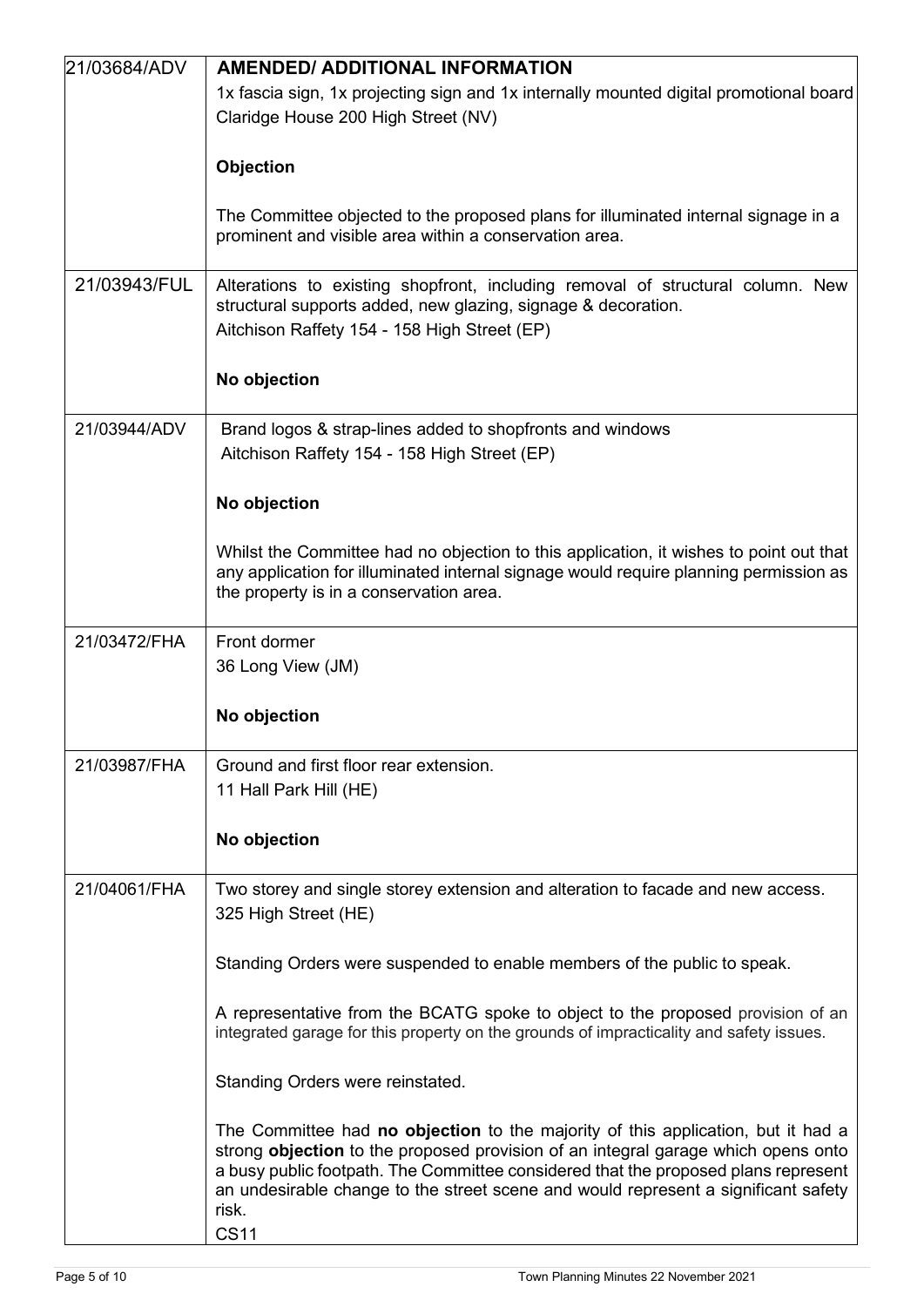| 21/04077/FHA | Lower ground floor workshop creating terrace and single storey rear extension.<br>34 Egerton Road (HE)                                                                                                        |
|--------------|---------------------------------------------------------------------------------------------------------------------------------------------------------------------------------------------------------------|
|              | No objection                                                                                                                                                                                                  |
| 21/04098/FHA | Construction of a loft conversion consisting of hip to gable roof conversion, front<br>dormer and partial dormer and flat roof to rear over existing 1st floor extension.<br>61 Egerton Road (TG)             |
|              | No objection                                                                                                                                                                                                  |
| 21/04130/FHA | Single storey front extensions, garage conversion and alterations<br>Highfield House 4 Connaught Gardens (TG)                                                                                                 |
|              | Standing Orders were suspended to enable members of the public to speak.                                                                                                                                      |
|              | A representative from the BCATG spoke to object to the proposed development on<br>the grounds of inadequate parking provision, loss of parking and over development.                                          |
|              | Standing Orders were reinstated.                                                                                                                                                                              |
|              | Objection                                                                                                                                                                                                     |
|              | The Committed supported the objections raised by the BCATG. The Committee also<br>objected to this application on the grounds of scale, mass and bulk, as well as the<br>loss of rear access to the property. |
|              | CS11, CS12                                                                                                                                                                                                    |
| 21/04131/FHA | First floor side extension over garage, ground floor rear extension to replace<br>conservatory and lean-to. Front porch canopy and replacement cladding and<br>windows.<br>3 Oakwood (LB)                     |
|              | No objection                                                                                                                                                                                                  |
| 21/04144/FHA | New dormer window<br>57 Shrublands Avenue (IBD)                                                                                                                                                               |
|              | No objection                                                                                                                                                                                                  |
| 21/04193/FHA | Two storey rear extension<br>19A Ashlyns Road (TG)                                                                                                                                                            |
|              | No objection                                                                                                                                                                                                  |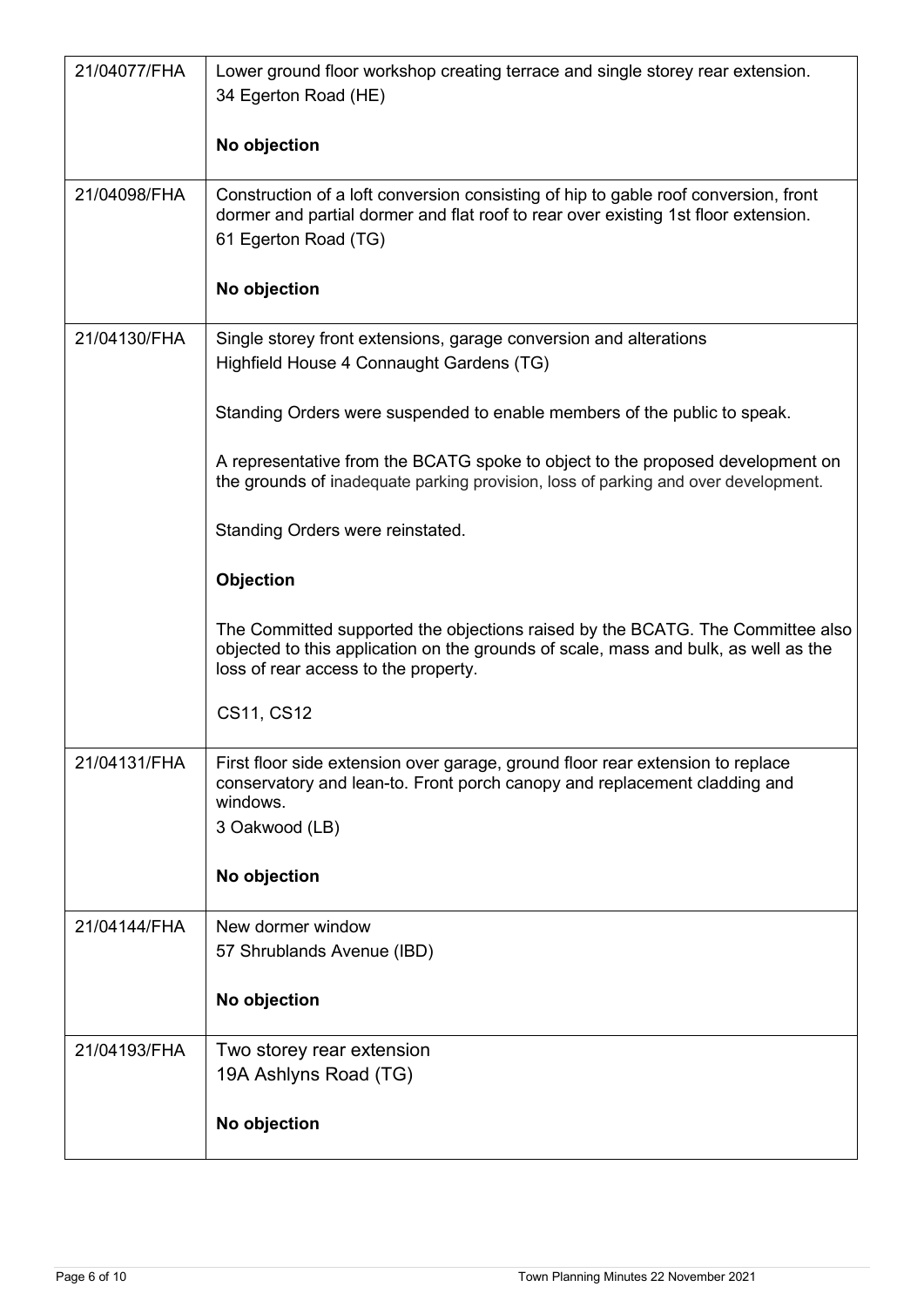| 21/04203/FHA | Two storey rear extension. First floor front extension<br>8 Cedar Road (JM)                                                                                                                                                                                                                                                                                                   |
|--------------|-------------------------------------------------------------------------------------------------------------------------------------------------------------------------------------------------------------------------------------------------------------------------------------------------------------------------------------------------------------------------------|
|              | No objection                                                                                                                                                                                                                                                                                                                                                                  |
| 21/04291/FHA | Installation of Air Source Heat pump adjacent to North east facing wall of the<br>dwelling.<br>12 Fieldway (HE)                                                                                                                                                                                                                                                               |
|              | No objection                                                                                                                                                                                                                                                                                                                                                                  |
| 21/03985/FUL | Internal alterations. Externally new posts with fencing and festoon lighting, new door<br>a screen to entrance and flooring. Repair to brick archway over sluice.<br>The Old Mill London Road (NG)<br>No objection                                                                                                                                                            |
|              |                                                                                                                                                                                                                                                                                                                                                                               |
| 21/04087/FUL | Existing door canopy removed and replaced with awning. Existing door on High<br>Street Elevation to be brought back into use. 2No. Existing doors on North West<br>Elevation replaced with half height glazed doors and screwed shut. Existing Menu<br>box re-positioned. Repairs to gutters. Repairs to Ground and First Floor window<br>joinery<br>296-298 High Street (BC) |
|              | No objection                                                                                                                                                                                                                                                                                                                                                                  |
| 21/04138/FUL | Reinstatement of former boundary wall and entrance gate to Ravens Lane<br>Lock Cottage Ravens Lane (HE)                                                                                                                                                                                                                                                                       |
|              | No objection                                                                                                                                                                                                                                                                                                                                                                  |
|              | Whilst the Committee had no objection to this application, it looks forward to seeing<br>the comments of the Conservation Office with regards to the gate.                                                                                                                                                                                                                    |
| 21/04257/FUL | Demolition of existing dwelling. Replacement 5 bedroom dwelling.<br>51 Bridgewater Road (JM)                                                                                                                                                                                                                                                                                  |
|              | No objection                                                                                                                                                                                                                                                                                                                                                                  |
| 21/03986/LBC | Internal alterations. Externally new posts with fencing and festoon lighting, new door<br>a screen to entrance and flooring. Repair to brick archway over sluice.<br>Address: The Old Mill London Road (NG)                                                                                                                                                                   |
|              | No objection                                                                                                                                                                                                                                                                                                                                                                  |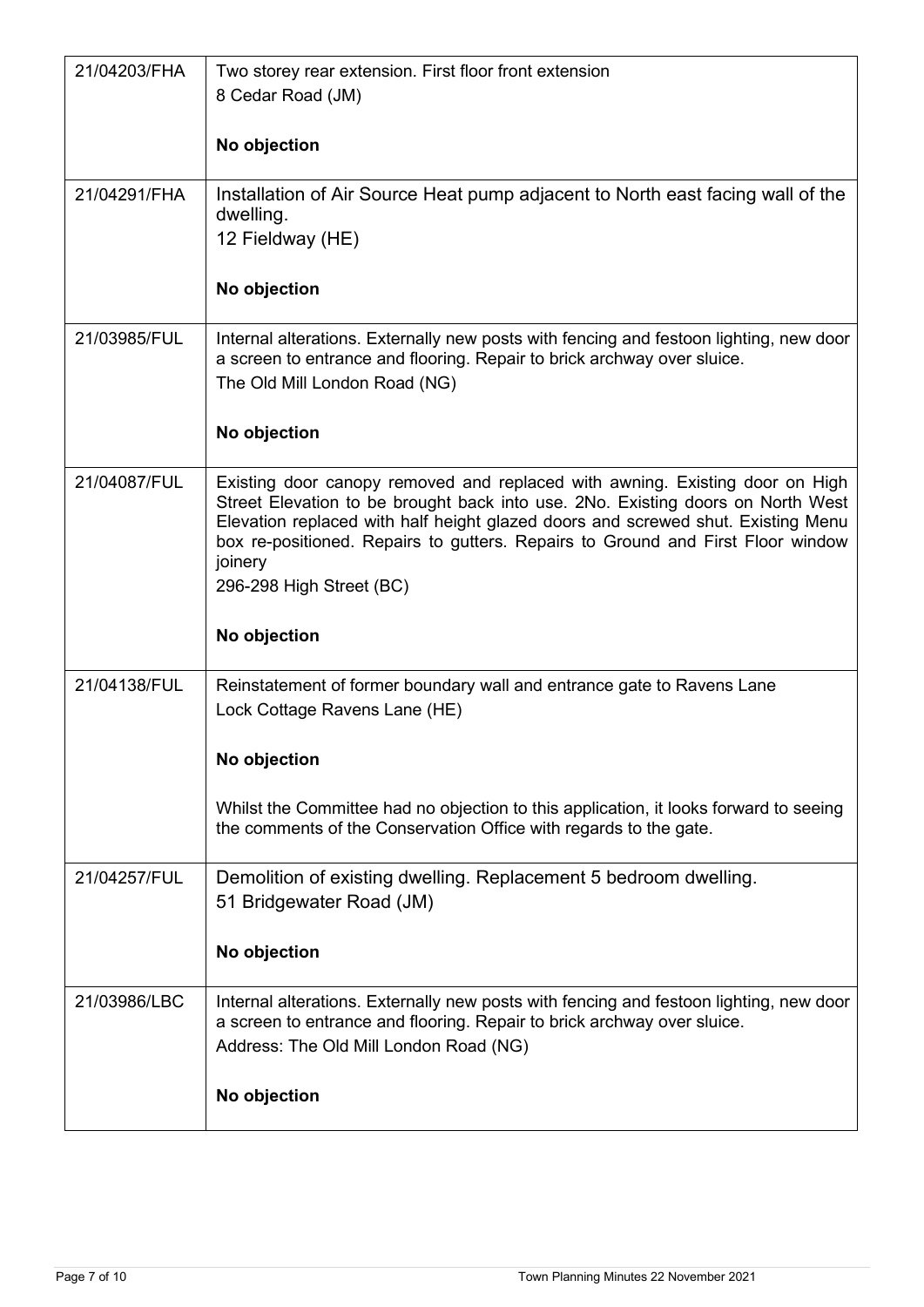| 21/04088/LBC | Existing door canopy removed and replaced with awning. Existing door on High<br>Street Elevation to be brought back into use. 2No. Existing doors on North West<br>Elevation replaced with half height glazed doors and screwed shut. Existing Menu<br>box re-positioned. Repairs to gutters. Repairs to Ground and First Floor window<br>joinery<br>296-298 High Street (NR)<br>No objection |
|--------------|-----------------------------------------------------------------------------------------------------------------------------------------------------------------------------------------------------------------------------------------------------------------------------------------------------------------------------------------------------------------------------------------------|
| 21/04139/LBC | Reinstatement of former boundary wall and entrance gate to Ravens Lane                                                                                                                                                                                                                                                                                                                        |
|              | Lock Cottage Ravens Lane (HE)                                                                                                                                                                                                                                                                                                                                                                 |
|              | No objection                                                                                                                                                                                                                                                                                                                                                                                  |
| 21/04062/TCA | Works to trees and fell Cherry tree                                                                                                                                                                                                                                                                                                                                                           |
|              | 9 Holliday Street (IBD)                                                                                                                                                                                                                                                                                                                                                                       |
|              | The Committee was disappointed not to have been consulted on this application<br>before consent was granted.                                                                                                                                                                                                                                                                                  |
|              | The Committee had no objection to the pruning works but request that if the cherry<br>tree is felled, it be replaced with another tree of a suitable native species.                                                                                                                                                                                                                          |
| 21/04129/TCA | Works to trees                                                                                                                                                                                                                                                                                                                                                                                |
|              | Claremont House Kitsbury Road (IBD)                                                                                                                                                                                                                                                                                                                                                           |
|              | The Committee was disappointed not to have been consulted on this application<br>before consent was granted.                                                                                                                                                                                                                                                                                  |
|              | No objection, on the condition that the removed tree is replaced with another tree of<br>a suitable native species.                                                                                                                                                                                                                                                                           |
| 21/04140/TCA | Fell Weeping Ash. Works to the trees                                                                                                                                                                                                                                                                                                                                                          |
|              | 38 Kitsbury Road (IMD)                                                                                                                                                                                                                                                                                                                                                                        |
|              | The Committee was disappointed not to have been consulted on this application<br>before consent was granted.                                                                                                                                                                                                                                                                                  |
|              | No objection, on the condition that the removed tree is replaced with another tree of<br>a suitable native species.                                                                                                                                                                                                                                                                           |
| 21/04146/TCA | <b>Fell Horsechestnut tree</b>                                                                                                                                                                                                                                                                                                                                                                |
|              | Rosebank Doctors Commons Road (TG)                                                                                                                                                                                                                                                                                                                                                            |
|              | No objection, on the condition that the removed tree is replaced with another tree<br>of a suitable native species.                                                                                                                                                                                                                                                                           |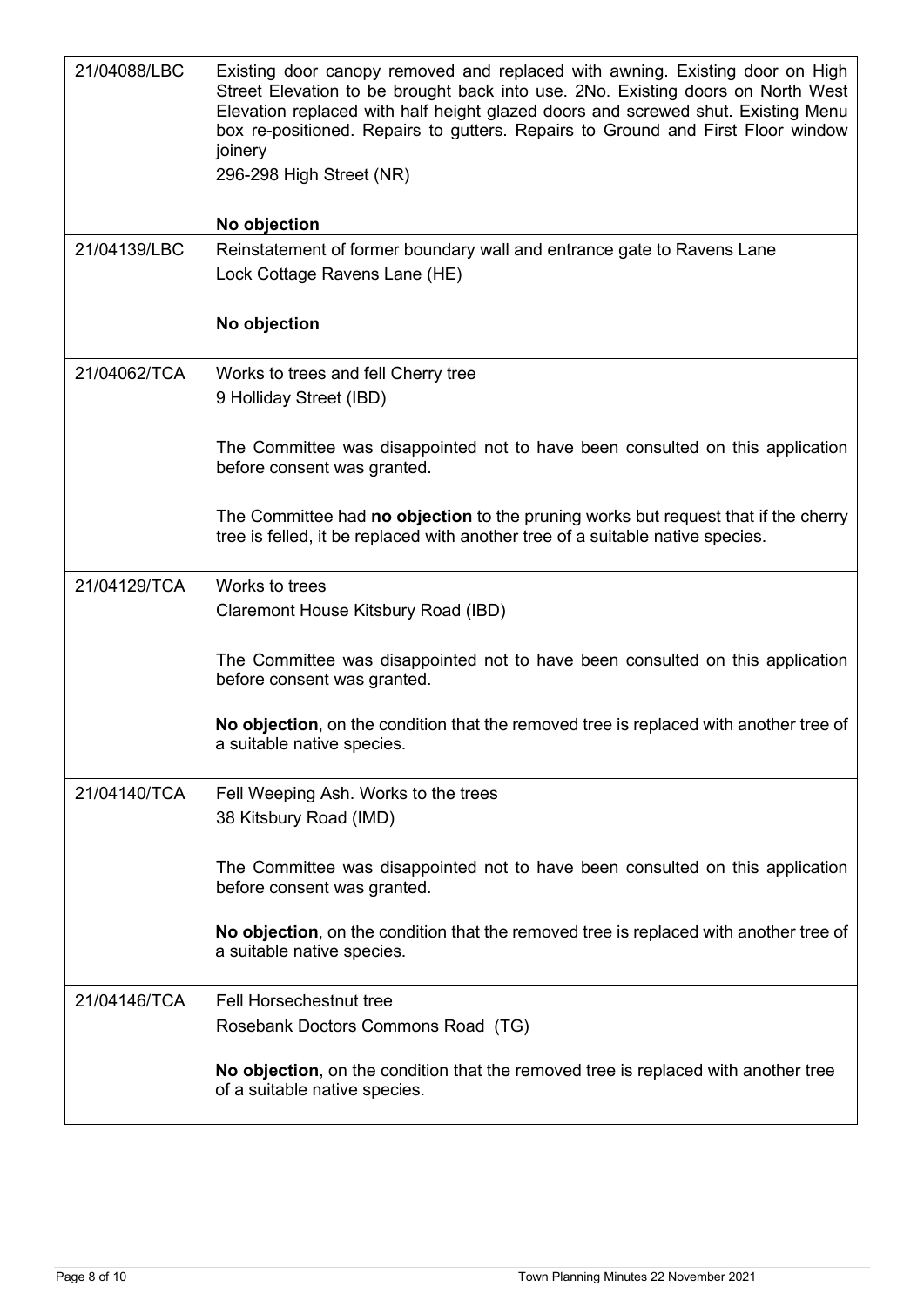| 21/04175/TCA | Fell Tree                                                                                                                                                                    |
|--------------|------------------------------------------------------------------------------------------------------------------------------------------------------------------------------|
|              | 19 Castle Street (IBD)                                                                                                                                                       |
|              | The Committee was disappointed not to have been consulted on this application<br>before consent was granted.                                                                 |
|              | No objection                                                                                                                                                                 |
|              | The Committee noted that the felled tree would be replaced with a bush rather than<br>a tree.                                                                                |
| 21/04242/TCA | Works to trees                                                                                                                                                               |
|              | 1 Shrublands Road (IBD)                                                                                                                                                      |
|              | No objection                                                                                                                                                                 |
| 21/04051/TPO | 21/04051/TPO                                                                                                                                                                 |
|              | Works to trees                                                                                                                                                               |
|              | 22 Upper Hall Park (IBD)                                                                                                                                                     |
|              | No objection                                                                                                                                                                 |
| 21/04145/TPO | Work to trees                                                                                                                                                                |
|              | 19 Castle Hill Berkhamsted (TG)                                                                                                                                              |
|              |                                                                                                                                                                              |
|              | No objection                                                                                                                                                                 |
| 21/04186/TPO | Works to trees.                                                                                                                                                              |
|              | Castle Campus Berkhamsted School Castle Street (IBD)                                                                                                                         |
|              | No objection, on the condition that the removed tree is replaced with another tree<br>of a suitable native species.                                                          |
| 21/04187/TPO | Works to tree. Fell trees                                                                                                                                                    |
|              | Berkhamsted School Kings Road (IBD)                                                                                                                                          |
|              | The Committee had no objection to the pruning works to trees, but requests that<br>any trees that are removed be replaced with another tree of a suitable native<br>species. |
| 21/04207/TCA | Fell tree                                                                                                                                                                    |
|              | 65 Kitsbury Road (IBD)                                                                                                                                                       |
|              | The Committee was disappointed not to have been consulted on this application<br>before consent was granted.                                                                 |